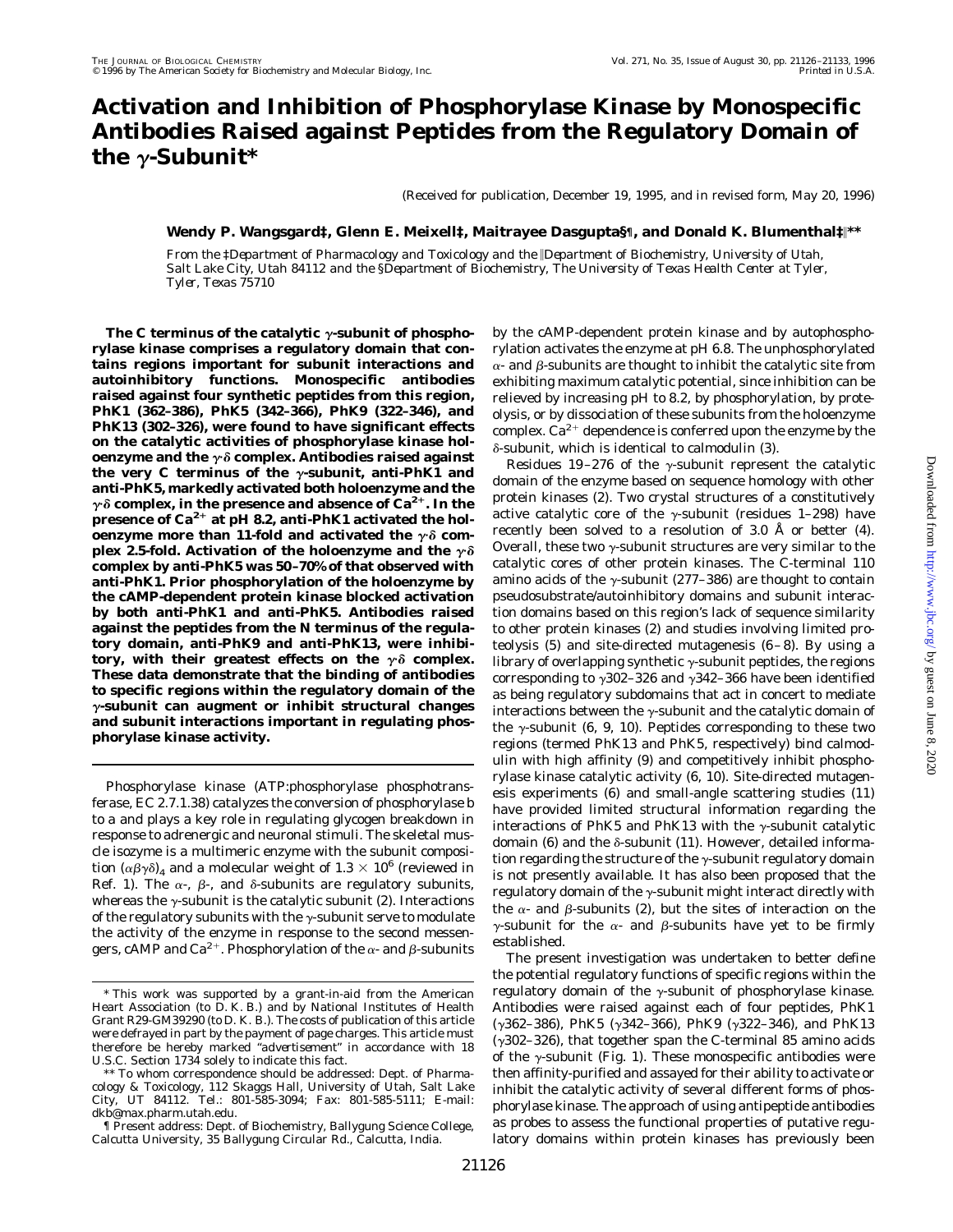

RRVKPVTREIVIRDPYALRPLRRLI PhK 9

GKFKVICLTVLASVRIYYQYRRVKP PhK 13

FIG. 1. **Nomenclature of synthetic**  $\gamma$ -subunit (PhK) peptides **used for raising monospecific antisera.** Each peptide also carries a C-terminal Gly-amide residue, which is not shown.

used to characterize the calmodulin-binding domain of rabbit skeletal muscle myosin light chain kinase (12), the pseudosubstrate domain of protein kinase C (13), and potential regulatory domains in casein kinase II (14), the insulin-like growth factor-I receptor kinase (15, 16), and rhodopsin kinase (17). The results of the studies presented here indicate that binding of monospecific antibodies to the regulatory domain of the  $\gamma$ -subunit can have profound effects on catalytic activity and provide important insights into structural features involved in regulatory interactions in the phosphorylase kinase holoenzyme complex.

#### EXPERIMENTAL PROCEDURES

*Preparation of Phosphorylase b, Phosphorylase Kinase Holoenzyme, and*  $\delta \gamma$  *Complex*—Phosphorylase kinase holoenzyme was prepared by the procedure of Cohen (18), and phosphorylase *b* was prepared using the procedure of Fischer and Krebs (19). Protein concentrations were determined spectrophotometrically using values of  $E_{280\ nm}^{4\%}$  of 12.4 (18) and 13.2 (20) for phosphorylase kinase and phosphorylase *b*, respectively. The  $\gamma$ -subunit of phosphorylase kinase was purified using reversed-phase  $HPLC<sup>1</sup>$  as described by Crabb and Heilmeyer (21), except that a Vydac C-4 analytical column (5 mm,  $0.46 \times 25$  cm) was used instead of a Vydac C-18 column. The subunit elution pattern obtained using the C-4 column was similar to that reported for the C-18 column. The active  $\delta \gamma$  complex was prepared from HPLC-purified  $\gamma$ -subunit using the reactivation procedure described by Kee and Graves (22). The reactivation buffer contained 50 mm Tris, 50 mm  $\beta$ -glycerophosphate, pH 8.0, 2 mM dithiothreitol, 0.1 mM CaCl<sub>2</sub>, 3 mM calmodulin, 1 mg/ml bovine serum albumin, and HPLC-purified  $\gamma$ -subunit (diluted 10-fold into the reactivation buffer). Reactivation was carried out at 0 °C for 18 h.

*Peptide Synthesis—*Synthesis of peptides was done by standard solidphase techniques using *t*-butoxycarbonyl chemistry as described previously (9). Peptide purification was performed using reversed-phase HPLC, and each sequence was confirmed by amino acid analysis and protein sequence analysis.

*Antibody Production and Purification—*Monospecific polyclonal antibodies were raised in rabbits against the synthetic peptides PhK1 ( $\gamma$ 362–386), PhK5 ( $\gamma$ 342–366), PhK9 ( $\gamma$ 322–346), and PhK13 ( $\gamma$ 302– 326), which span the C-terminal 85 residues of the  $\gamma$ -subunit (see Fig. 1). In the case of PhK1, PhK5, and PhK9, the peptides were coupled to keyhole limpet hemocyanin using glutaraldehyde, and then each peptide was used to immunize two rabbits using the Ribi Adjuvant System (Hamilton, MT). Booster injections were given on days 14 and 28 and every month thereafter. Rabbits were bled each week (3 times a month) between immunizations. In the case of PhK13, the peptide was coupled to Imject maleimide-activated keyhole limpet hemocyanin (Pierce) and used to immunize two rabbits. These rabbits were immunized and bled by Bethyl Laboratories (Montgomery, TX) according to their recommended schedule. Initial screening using an enzyme-linked immunosorbent assay (ELISA) was performed to select the rabbits giving the best responses and the bleeds with the highest titer against phosphorylase kinase holoenzyme. These antisera were used for the subsequent workup described below.

Each antiserum was subjected to the following prepurification procedure to remove contaminating lipids and lipoproteins. To each milliliter of antiserum, 0.05 ml 5% (w:v) sodium dextran sulfate (Pharmacia Biotech Inc.) was added, stirred, then allowed to sit on ice for 1 h. To this solution was added 0.09 ml of 11.1% (w/v)  $CaCl<sub>2</sub>/ml$  of antiserum. The solution was allowed to settle on ice for 1–2 h, and the precipitate was removed by centrifugation at  $5000 \times g$  for 20 min. To further purify the antipeptide antibodies, the supernatant was subjected to ammonium sulfate fractionation by slowly adding, while stirring, 0.667 ml of saturated ammonium sulfate (pH 7.3)/ml of antibody solution. The solution was allowed to stir for 1 h on ice and then was centrifuged at  $5000 \times g$  for 25 min. The precipitated pellet was resuspended in a minimal volume of Milli-Q water and then dialyzed overnight against Milli-Q water at 4 °C. The dialysate was then subjected to affinity purification using phosphorylase kinase immobilized to Sepharose 4B.

Phosphorylase kinase holoenzyme was immobilized on CNBr-activated Sepharose 4B at a density of 5 mg of protein/ml of gel to produce affinity columns for the isolation of each of the antipeptide antibodies. Dry CNBr-activated Sepharose (1.14 g; Sigma) was suspended in 1 mM HCl to dissolve stabilizers and hydrate the gel. After about 1 min, the suspension was filtered, and to the moist gel was added 20 mg of phosphorylase kinase dissolved in 0.1 M borate, 0.5 M NaCl, pH 8.3. The gel and phosphorylase kinase were gently shaken for 24 h at 4 °C, after which the suspension was mixed with 1 M ethanolamine and shaken at room temperature for another 2 h to block unreacted sites on the gel. The gel was washed with 0.1 M borate, 0.5 M NaCl, pH 8.3, followed by 0.1 M acetic acid, 0.5 M NaCl, pH 4.0, and was then aliquoted into four 1-ml columns. The columns were stored in 50 mm MOPS, 2 mm EDTA, pH 7.0, at 4 °C. Before use, the columns used for purification of anti-PhK1 and anti-PhK5 were equilibrated with buffer containing 50 mm MOPS, pH 7.0, 1 mm dithiothreitol, and 1  $\mu$ M leupeptin. The columns used for anti-PhK9 and anti-PhK13 were preequilibrated with the above buffer containing 200  $\mu$ M CaCl<sub>2</sub>. Antipeptide antibodies were applied to the columns in the presence (anti-PhK9 and anti-PhK13) or absence (anti-PhK1 and anti-PhK5) of 200  $\mu$ M Ca<sup>2+</sup>. The columns were then washed with equilibration buffer until the  $A_{280}$  of the column effluent was less than 0.05. The anti-PhK1 and anti-PhK5 antibodies were eluted with 500 mm MgCl<sub>2</sub>, and the anti-PhK9 and anti-PhK13 antibodies were eluted with 50 mm MOPS, pH 7.0, 1 mm dithiothreitol,  $1 \mu$ M leupeptin, and  $2 \mu$ M EDTA. Eluates were desalted using Bio-Gel P6 DG (Bio-Rad) desalting columns and stored in phosphate-buffered saline at 4 °C. Antibody concentrations were determined spectrophotometrically using a  $E_{280\ nm}^{1\%}$  value of 15 for IgG (23).

Fab fragments were prepared from affinity-purified anti-PhK1 antibody according to the procedure of Gibson *et al.* (24) as briefly described here. A sample of affinity-purified antibody (0.5 mg) was dialyzed overnight at pH 7.5 against 50 mM Tris-HCl, 0.15 M NaCl, and 2 mM EDTA. After dialysis, dithioerythritol was added to a final concentration of 1 mM. A suspension of mercuripapain (Sigma) was prepared in the above buffer in the presence of 10 mm dithioerythritol. The solutions of protease and antibody were mixed in a ratio of 1:33 (w:w) and incubated at 37 °C for 30 min. The reaction was stopped by the addition of dehydroascorbic acid to a final concentration of 1 mM, and the solution was allowed to sit for 15 min. The solution was filtered  $(0.22 \text{-} \mu \text{m})$ filter, Pharmacia), and the Fab fragments were separated by fast protein liquid chromatography using a Superdex 200 prep grade (HiLoad 16/60) column.

A sandwich ELISA method was used to determine the ability of anti-PhK1 Fab fragments to bind phosphorylase kinase and the  $\gamma \delta$ complex. The procedure used the reagents and protocol provided in the ELISAmate kit (Kirkegaard and Perry Laboratories). Polystyrene microtiter plates (96-well flat-bottom, Corning) were first coated with the indicated concentrations of anti-PhK1 or anti-PhK1 Fab fragment for 1 h at room temperature. Either phosphorylase kinase holoenzyme (0.9  $\mu$ g/ml) or  $\gamma$  $\delta$  complex in 1% (w/w) bovine serum albumin was then added and allowed to bind for 1 h before the plate was emptied and rinsed with 1% bovine serum albumin. Antibody raised against a synthetic multiple antigen peptide corresponding to the N terminus of the  $\gamma$ -subunit, GKSHSGPLAADRT, was then added (0.7  $\mu$ g/ml in 1% bovine serum albumin) and allowed to bind for 1 h. The plate was then emptied and washed three times with 0.02% Tween 20 (v/v). Peroxidase-labeled goat anti-rabbit IgG (0.3  $\mu$ g/ml in 1% bovine serum albumin) was added and incubated for 1 h. The plate was then washed three times (0.02% Tween 20) before adding the color development reagents,  $3,3',5,5'$ tetramethylbenzidine and hydrogen peroxide. The plate was read in kinetic mode on a UVmax microplate reader (Molecular Devices) at 650 nm using SOFTmax (version 2.01) for data acquisition and analysis.

*Phosphorylase Kinase and* γδ *Complex Activity Assay*—A radioactive

<sup>&</sup>lt;sup>1</sup> The abbreviations used are: HPLC, high performance liquid chromatography; MOPS, 4-morpholinepropanesulfonic acid; ELISA, enzyme-linked immunosorbent assay.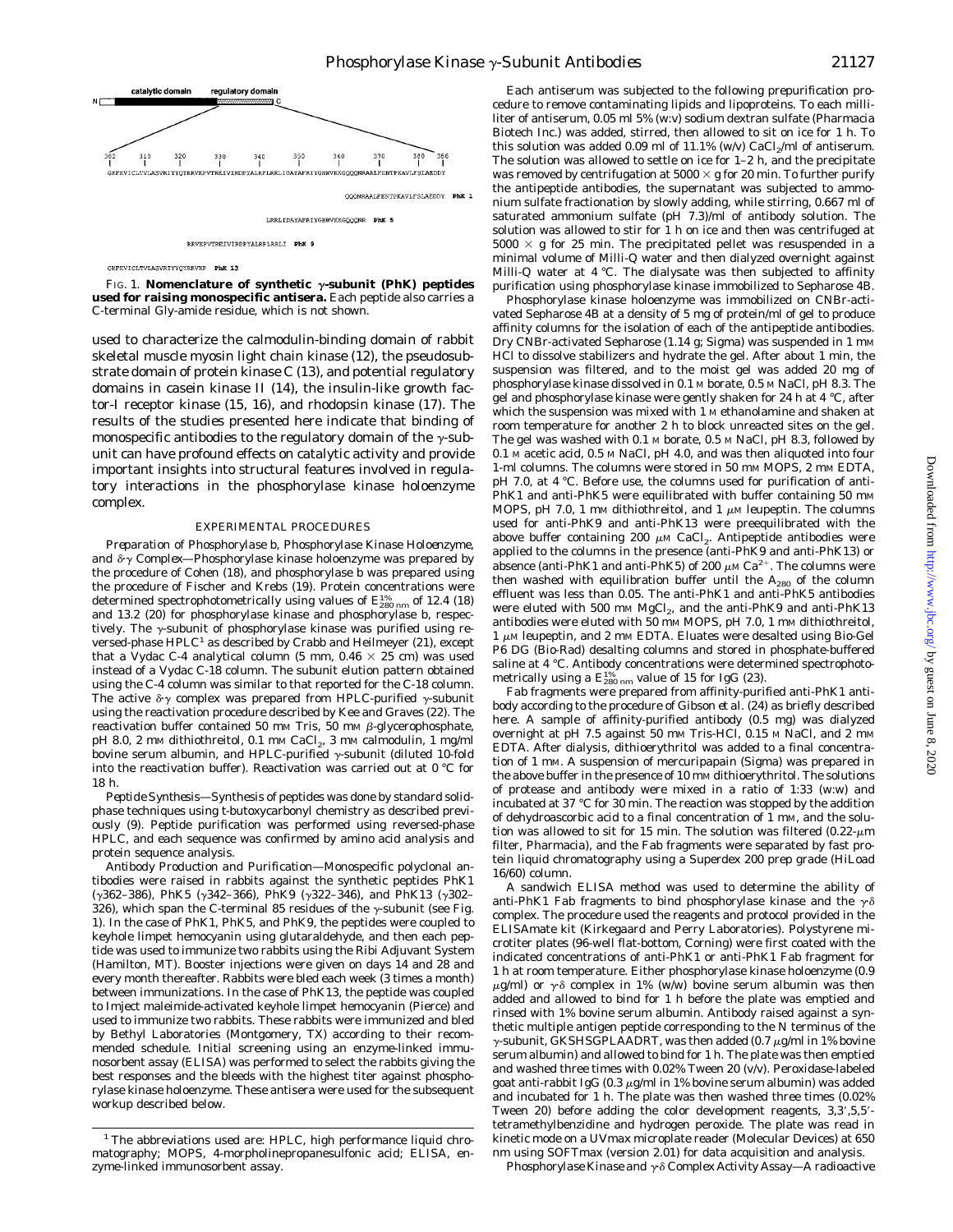

FIG. 2. **Effect of overnight incubation with affinity-purified antipeptide antibodies on phosphorylase kinase holoenzyme activity.** Phosphorylase kinase holoenzyme was assayed at pH 8.2 in the presence of antipeptide antibodies as described under "Experimental Procedures." The *horizontal dashed line* at 100% represents the Ca<sup>2+</sup>-stimulated activity in the absence of antibody. *Error bars* represent the standard error of the mean. \*, not determined.

protein kinase assay was used to monitor antipeptide antibody interactions with phosphorylase kinase holoenzyme and the  $\gamma\delta$  complex. Enzymatic activities of the holoenzyme and the  $\gamma\delta$  complex were determined by measuring the rate of  $32P$  incorporation from [ $\gamma$ - $32P$ ]ATP into phosphorylase *b* or a synthetic peptide substrate (SDQEKRKQIS-VRGLG). The reaction mixture (50  $\mu$ l) contained 50 mm HEPES, 42 mm Tris, 1 mm dithiothreitol, pH 8.2 or 6.8 (as indicated), 10 mm magnesium acetate, 200  $\mu$ M CaCl<sub>2</sub>, 25  $\mu$ M phosphorylase *b* or 250  $\mu$ M peptide substrate (as indicated), 100 ng of phosphorylase kinase, and 1 mM  $[\gamma^{32}P]$ ATP (300 cpm/pmol; DuPont NEN). The reaction mixtures were preincubated for 5 min at 30 °C before the reactions were started by the addition of ATP. Aliquots of 10 or 20  $\mu$ l of each reaction were removed after 5 and 15 min and spotted on Whatman 3MM or P81 filter paper squares. Whatman 3MM paper squares were used for the protein substrate, and P81 filter paper squares were used for the synthetic peptide substrate. The paper squares were immediately placed in 10% trichloroacetic acid, 4% sodium pyrophosphate (3MM paper) or 75 mm  $H_3PO_4$ (P81 paper). The papers were washed at least three times, rinsed in 95% ethanol, dried, and counted in a scintillation counter following the addition of Opti-fluor (Packard Instrument Co.) scintillation mixture. Assays containing antibodies or Fab fragments were performed as described above except that the enzyme was preincubated on ice (in a volume of 10  $\mu$ l) with the indicated concentrations of antibody or Fab fragment for the indicated times before addition to the protein kinase reaction mixture.

*cAMP-dependent Protein Kinase Activation—*Phosphorylase kinase (2 mg/ml) was activated by incubation with 0.02 milliunits of cAMP-dependent protein kinase catalytic subunit (Promega; units of activity are as defined by Promega) and 1 mm ATP for 30 min in a volume of 100  $\mu$ l in the presence of the pH 6.8 kinase assay buffer described above. The protein kinase-activated phosphorylase kinase was then preincubated with antibody and assayed as described above.

*Statistical Analysis—*Error bars associated with each data set represent standard errors of the mean calculated from duplicate or triplicate assay tubes, each of which was sampled at two time points. In some cases, the data represent means and standard errors from more than one experiment. Nonlinear least squares curve-fitting was performed using MacCurveFit (version 1.03) to estimate  $K_m$  and  $V_{\text{max}}$  values and to determine partial inhibition constants.

#### RESULTS

*Activation of Phosphorylase Kinase by Antipeptide Antibodies—*The ability of each affinity-purified antipeptide antibody to alter the enzymatic activity of phosphorylase kinase holoenzyme (Fig. 2) and  $\gamma \delta$  complex (Fig. 3) at pH 8.2 was examined. Two of the antibodies, anti-PhK1 and anti-PhK5, induced activation of both phosphorylase kinase and the  $\gamma\delta$  complex in the presence and absence of  $Ca^{2+}$ . In the presence of  $Ca^{2+}$ , anti-PhK1 antibody increased holoenzyme activity by approximately 1150% and the  $\gamma\delta$  complex activity by 250%. The degree of holoenzyme activation induced by anti-PhK5 antibody was approximately 70% of that seen with anti-PhK1 antibody and somewhat less (50%) for the  $\gamma \delta$  complex. The extent



FIG. 3. **Effect of affinity-purified antipeptide antibodies on**  $\gamma \delta$  complex activity in the presence of Ca<sup>2+</sup> or EGTA. The  $\gamma \delta$  complex was incubated in the presence of antipeptide antibodies and assayed at pH 8.2 as described under "Experimental Procedures." The *horizontal dashed line* represents the Ca<sup>2+</sup>-stimulated activity of the  $\gamma$  $\delta$  complex in the absence of antibody. *Error bars* represent the standard error of the mean.

of holoenzyme and  $\gamma \delta$  complex activation induced by anti-PhK1 in the presence of 3 mm EGTA was greater than that seen in the presence of  $Ca^{2+}$  with no antibody present. The extent of stimulation of holoenzyme and  $\gamma\delta$  complex activity by anti-PhK5 in the presence of 3 mm EGTA was nearly equal to the  $Ca<sup>2+</sup>$ -stimulated activity in the absence of antibody. The concentration of anti-PhK1 required for activation was comparable for the holoenzyme and the  $\gamma\delta$  complex, in the presence or absence of  $Ca^{2+}$ , with maximal activation occurring at an antibody concentration of 0.3 mg/ml (data not shown).

To determine whether the activation of phosphorylase kinase by anti-PhK1 required antibody with intact Fc regions, Fab fragments of anti-PhK1 were tested for their ability to activate the holoenzyme and the  $\gamma\delta$  complex. Other antipeptide antibodies were not investigated due to difficulties in purifying these other antibodies in sufficient quantities to conduct such studies. The anti-PhK1 Fab fragments were unable to activate either the holoenzyme or the  $\gamma\delta$  complex (Fig. 4). A sandwich ELISA was used to determine whether the inability of the Fab fragments to activate was due to the loss of binding capability. It was found that the anti-PhK1 Fab fragments were still able to bind holoenzyme and the  $\gamma\delta$  complex as tightly as the intact antibody (Fig. 5).

The time dependence of antibody activation was assessed by measuring holoenzyme and  $\gamma \delta$  complex activity after overnight and 1-h incubations. Antibody-induced activation by anti-PhK5 occurred in a time-dependent manner with holoenzyme but not with the  $\gamma\delta$  complex (data not shown). Anti-PhK1 exhibited no difference between the overnight and 1-h incubations in the extent of activation of either holoenzyme or the  $\gamma \delta$  complex.

To examine the possible mechanisms for antibody-induced activation, kinetic analyses were performed with anti-PhK1 and anti-PhK5 antibody using both the holoenzyme and the  $\gamma \delta$ complex in the presence and absence of  $Ca^{2+}$  at pH 6.8. The  $K_m$ and  $V_{\text{max}}$  values determined from these analyses are shown in Table I. In the presence of  $Ca^{2+}$ , the effects of both anti-PhK1 and anti-PhK5 on holoenzyme activity were primarily attributable to changes in  $V_{\text{max}}$ , with only modest or minimal effects on *Km* values for ATP or phosphorylase *b*. Because of the intrinsic difficulty in accurately determining  $K_m$  values, it is difficult to know whether the 2-fold decrease in *Km* value for ATP seen with anti-PhK1 and the comparable effect of anti-PhK5 on the  $K_m$  value for phosphorylase  $b$  are due to normal assay variability or whether these lower  $K_m$  values reflect real but modest effects of these antibodies on enzyme-substrate interactions. The effects of anti-PhK1 and anti-PhK5 on hol-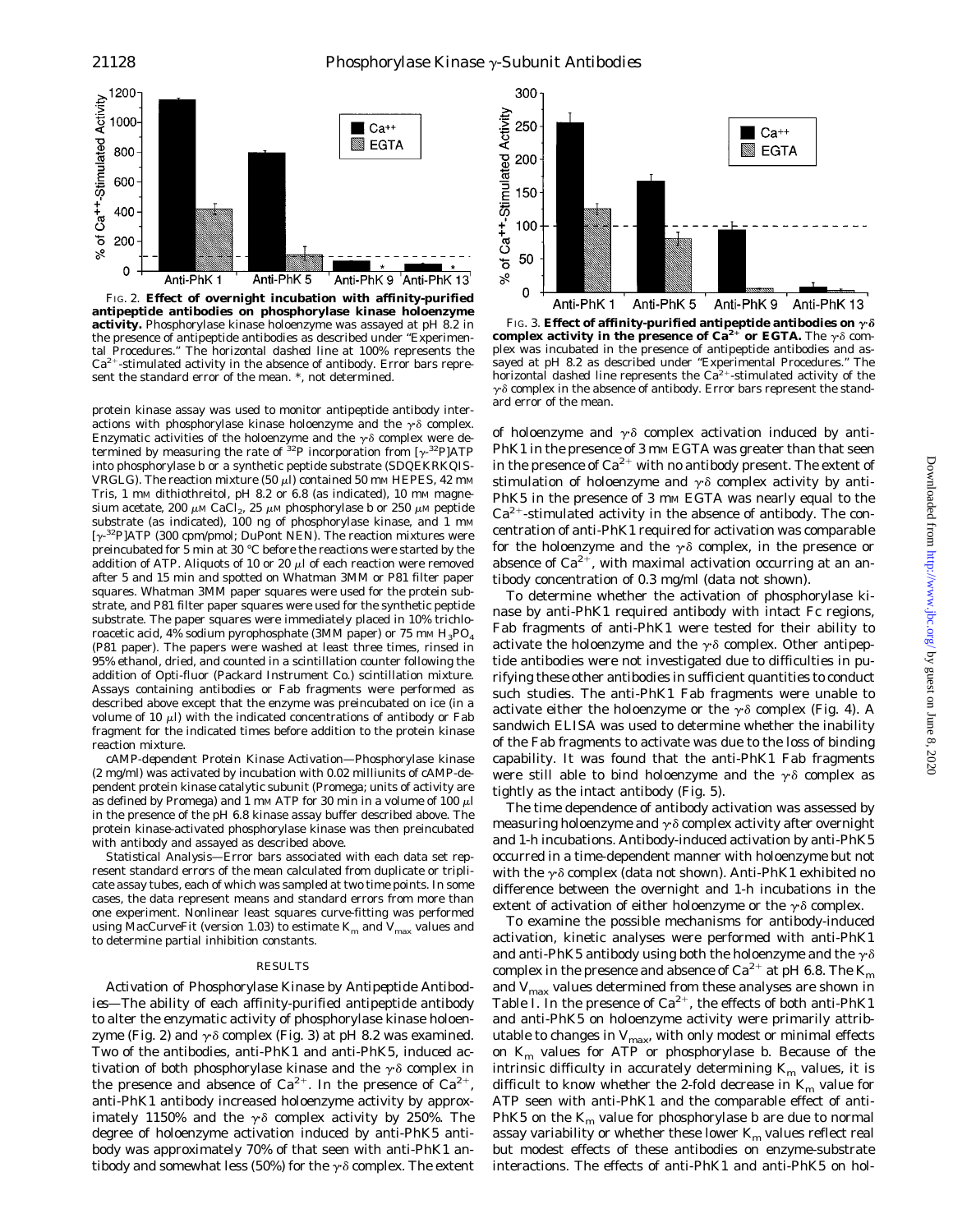

FIG. 4. **Activity of phosphorylase kinase holoenzyme and the**  $r\delta$  complex in the presence of Fab fragments of anti-PhK1. Phosphorylase kinase holoenzyme (*A*) or the  $\gamma \delta$  complex (*B*) were preincubated with affinity-purified anti-PhK1 antibody or anti-PhK1 Fab fragments in the presence of  $Ca^{2+}$  (1 mM) or EGTA (3 mM) and then assayed at pH 8.2 as described under "Experimental Procedures." *Error bars* represent the standard error of the mean from three independent assays (each performed in duplicate). The *horizontal dashed line* represents  $Ca^{2+}$ -stimulated enzyme activity in the absence of antibody.

oenzyme  $V_{\text{max}}$  values were much more robust, with anti-PhK1 increasing  $V_{\text{max}}$  values 10-13-fold and anti-PhK5 increasing *V*max values 7–9-fold.

Slightly different kinetic patterns were observed for holoenzyme activation when the  $Ca^{2+}$  concentration was lowered using EGTA, although the effect of antibody was still predominantly a  $V_{\text{max}}$  effect. Assays of the holoenzyme with varying concentrations of phosphorylase  $b$  in the presence of 3  $\text{mm}$ EGTA resulted in a 9.3-fold increase in  $V_{\text{max}}$  with anti-PhK1 antibody but an increase of only 3.2-fold with anti-PhK5 antibody (Table I). There were also 4-fold and 2.4-fold decreases in the  $K_m$  value for phosphorylase *b* with anti-PhK1 antibody and anti-PhK5 antibody, respectively. Kinetic analyses using ATP as the varied substrate indicated there were no significant differences in  $K<sub>m</sub>$  values for ATP, but there were 22.5- and 7-fold increases in  $V_{\text{max}}$  values with anti-PhK1 and anti-PhK5 antibodies, respectively. These observations indicate that in the absence of  $Ca^{2+}$ , anti-PhK1 and anti-PhK5 both activate the holoenzyme through a mixed type mechanism, which is mostly due to an effect on  $V_{\text{max}}$ , but with some rate-enhancing effects on the  $K_m$  for phosphorylase *b* and no effect on the  $K_m$ for ATP.

The kinetic patterns observed for activation of the  $\gamma\delta$  complex by anti-PhK1 and anti-PhK5 were similar overall to those seen with the holoenzyme, with activation being predominantly a  $V_{\text{max}}$  effect (Table I). Differences between holoenzyme activation and  $\gamma\delta$  complex activation were primarily seen in the extent of activation and the somewhat more complex pattern of  $\gamma\delta$  complex activation observed with anti-PhK1 in the presence of  $Ca^{2+}$ . A 4-fold decrease in the  $K_m$  value for phosphorylase *b* and a 2-fold increase in the  $V_{\text{max}}$  was seen when the  $\gamma\delta$  complex was assayed with anti-PhK1 antibody in the presence of  $Ca^{2+}$ , indicating a mixed type activation, which differs from the pure  $V_{\text{max}}$  effect seen with the holoenzyme. A



FIG. 5. **Binding of anti-PhK1 antibody (***filled symbols***) and anti-PhK1 Fab fragments (***open symbols***) to phosphorylase kinase** holoenzyme and the  $\gamma \delta$  complex as determined by sandwich **ELISA.** Data obtained using anti-PhK1 antibody are represented by *filled symbols*, and anti-PhK1 Fab data are represented by *open symbols*. Data obtained using holoenzyme are depicted by *square symbols*, while those obtained using the  $\gamma\delta$  complex are represented by *circles*. Details of the sandwich ELISA are described under "Experimental Procedures." Each point represents the mean of three independent assays (each with quadruplicate wells)  $\pm$  S.D.

1.7-fold increase in  $V_{\text{max}}$  was seen with the anti-PhK5 antibody, with no significant change in  $K_m$  for phosphorylase *b*. With regard to ATP, there was no significant change in *Km* value observed with anti-PhK1 and a 2-fold increase with anti-PhK5, whereas the  $V_{\text{max}}$  value increased 3- and 1.7-fold with anti-PhK1 and anti-PhK5, respectively. The effects of anti-PhK1 and anti-PhK5 on the  $K_m$  and  $V_{\text{max}}$  values of the  $\gamma \delta$ complex in the presence of EGTA were qualitatively the same as those seen in the presence of  $Ca^{2+}$ , with  $V_{\text{max}}$  effects always being observed and  $K_m$  effects being seen to a variable degree.

Phosphorylase kinase is activated by cAMP-dependent protein kinase-catalyzed phosphorylation of its  $\alpha$ - and  $\beta$ -subunits. In order to determine if activation by phosphorylation affects the activation induced by the anti-PhK1 and anti-PhK5, antibody activation assays were performed using holoenzyme activated by cAMP-dependent protein kinase (Fig. 6). Activation by cAMP-dependent protein kinase resulted in a 4-fold stimulation of activity, which is comparable with the 3.8-fold stimulation in  $V_{\text{max}}$  induced by raising the pH from 6.8 to 8.2 with this preparation of phosphorylase kinase (data not shown). The activation induced either by anti-PhK1 (13-fold) or by anti-PhK5 (8-fold) was significantly greater than the activation seen with cAMP-dependent protein kinase. Interestingly, cAMP-dependent protein kinase activation of phosphorylase kinase completely blocked subsequent activation of the holoenzyme by either antibody (Fig. 6).

*Inhibition of Phosphorylase Kinase Activity by Antipeptide Antibodies—*In contrast to the activation seen with anti-PhK1 and anti-PhK5, both anti-PhK9 and anti-PhK13 caused inhibition of holoenzyme and  $\gamma \delta$  complex activity (Figs. 2 and 3; Table I). Inhibition of holoenzyme activity by anti-PhK9 was modest (20%) and maximal after 1 h of incubation (data not shown). Holoenzyme inhibition by anti-PhK13 was more pro-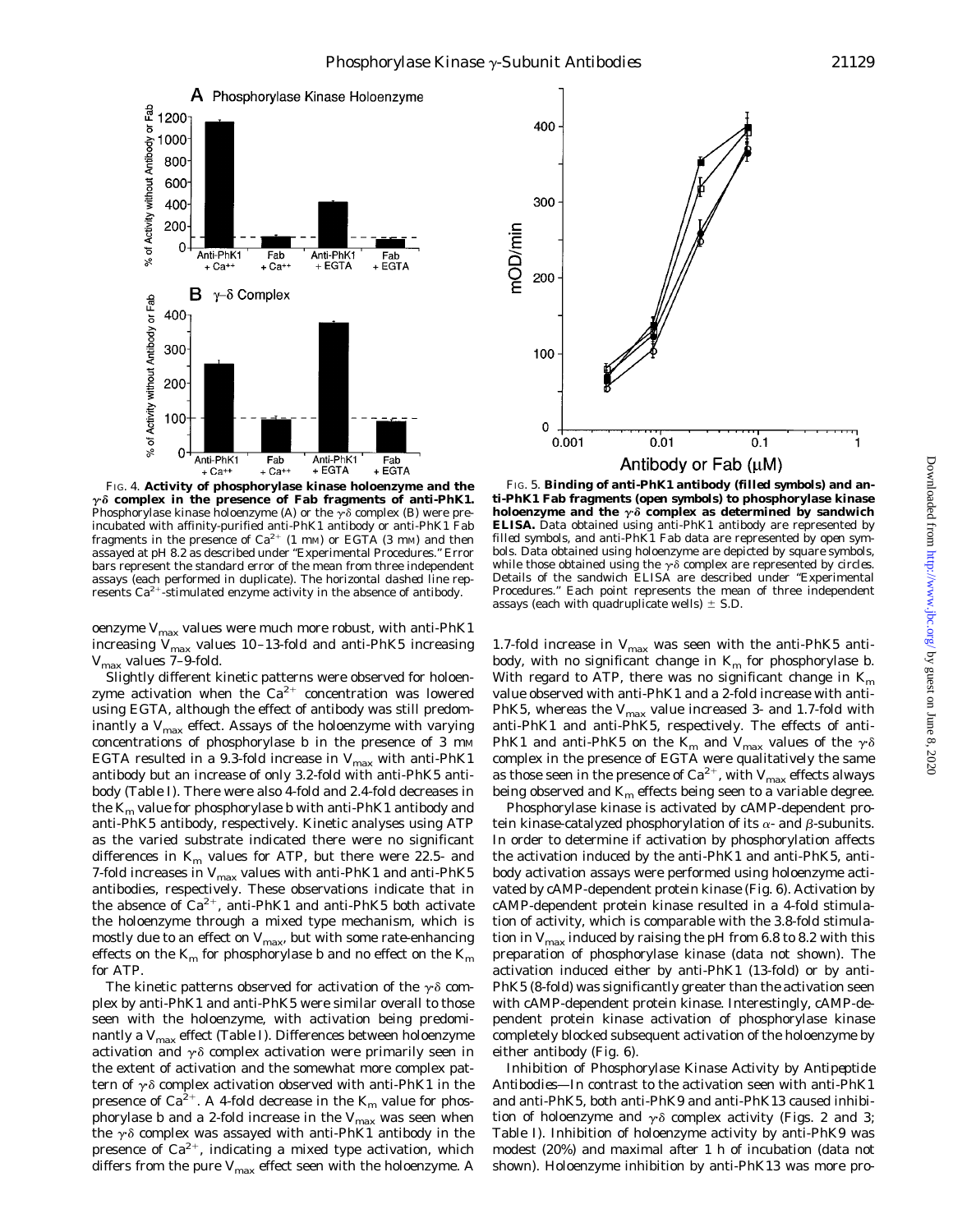## 21130 *Phosphorylase Kinase* <sup>g</sup>*-Subunit Antibodies*

#### TABLE I

#### *Summary of kinetic data for antibody activation and inhibition of holoenzyme and*  $\gamma\delta$  *complex activity*

*V*max and *Km* values for ATP and phosphorylase *b* at pH 6.8 were determined by nonlinear curve fitting of initial rate data using MacCurveFit (version 1.03). The errors associated with each value are 95% confidence intervals. Values in parentheses were determined from linear regression of double reciprocal plots. Initial rates were determined as described under "Experimental Procedures" using phosphorylase *b* concentrations varying from 10 to 100  $\mu$ M at a fixed concentration of ATP (1 mM) and ATP concentrations ranging from 0.25 to 1 mM at a fixed concentration of phosphorylase  $b$  (25  $\mu$ M). All experiments were done in duplicate at two time points and repeated at least three times. Control reactions were handled in the same manner as those with antibody, except that no antibody was added.

|                                                                          |                        | Phosphorylase b        |                        | <b>ATP</b>             |  |
|--------------------------------------------------------------------------|------------------------|------------------------|------------------------|------------------------|--|
|                                                                          | $K_m$                  | $V_{\rm max}$          | $K_m$                  | $V_{\rm max}$          |  |
|                                                                          | $\mu$ <i>M</i>         | $\mu$ mol/min/mg       | $\mu$ <sub>M</sub>     | $\mu$ mol/min/mg       |  |
| Phosphorylase kinase holoenzyme in the presence of $Ca^{2+}$ (1 mm)      |                        |                        |                        |                        |  |
| Control                                                                  | $64.0 \pm 3.16$ (53.2) | $2.23 \pm 0.05$ (2.01) | $0.25 \pm 0.03$ (0.33) | $1.37 \pm 0.06$ (1.55) |  |
| Anti-PhK1                                                                | $55.8 \pm 8.11(55.9)$  | $28.8 \pm 1.96$ (28.9) | $0.13 \pm 0.01$ (0.21) | $13.9 \pm 0.04$ (15.7) |  |
| Anti-PhK5                                                                | $32.7 \pm 7.51$ (38.6) | $14.8 \pm 1.26$ (15.9) | $0.26 \pm 0.01$ (0.25) | $12.7 \pm 0.24$ (12.6) |  |
| Anti-PhK13                                                               | $65.9 \pm 13.8$ (53.3) | $1.34 \pm 0.14$ (1.20) | $0.31 \pm 0.05$ (0.48) | $0.79 \pm 0.05$ (0.96) |  |
| Phosphorylase kinase holoenzyme in the absence of $Ca^{2+}$ (3 mm EGTA)  |                        |                        |                        |                        |  |
| Control                                                                  | $69.0 \pm 11.2$ (49.7) | $0.49 \pm 0.04$ (0.61) | $0.19 \pm 0.06$ (0.17) | $0.39 \pm 0.04$ (0.38) |  |
| Anti-PhK1                                                                | $17.5 \pm 10.1$ (23.1) | $4.56 \pm 0.77$ (5.04) | $0.45 \pm 0.05$ (0.73) | $8.79 \pm 0.46$ (11.4) |  |
| Anti-PhK5                                                                | $28.9 \pm 10.2$ (24.2) | $1.57 \pm 0.20$ (1.50) | $0.42 \pm 0.06$ (0.50) | $2.70 \pm 0.15$ (2.94) |  |
| $\gamma \delta$ complex in the presence of Ca <sup>2+</sup> (1 mM)       |                        |                        |                        |                        |  |
| Control                                                                  | $47.9 \pm 9.57(31.5)$  | $1.76 \pm 0.15$ (1.46) | $0.13 \pm 0.02$ (0.15) | $1.02 \pm 0.03$ (1.06) |  |
| Anti-PhK1                                                                | $12.5 \pm 3.00$ (17.0) | $3.81 \pm 0.22$ (4.13) | $0.10 \pm 0.01$ (0.09) | $3.00 \pm 0.06$ (2.94) |  |
| Anti-PhK5                                                                | $31.2 \pm 11.2$ (38.5) | $2.94 \pm 0.38$ (3.17) | $0.27 \pm 0.05$ (0.27) | $1.71 \pm 0.11$ (1.72) |  |
| $\gamma$ $\delta$ complex in the absence of Ca <sup>2+</sup> (3 mm EGTA) |                        |                        |                        |                        |  |
| Control                                                                  | $59.5 \pm 9.37(72.4)$  | $0.41 \pm 0.03$ (0.45) | $0.21 \pm 0.04$ (0.27) | $0.37 \pm 0.02$ (0.41) |  |
| Anti-PhK1                                                                | $16.7 \pm 5.25$ (26.2) | $1.43 \pm 0.12$ (1.65) | $0.14 \pm 0.01$ (0.15) | $1.49 \pm 0.03$ (1.52) |  |
| Anti-PhK5                                                                | $85.2 \pm 26.9$ (96.9) | $2.06 \pm 0.36$ (2.16) | $0.11 \pm 0.02$ (0.12) | $0.75 \pm 0.03$ (0.78) |  |



FIG. 6. **Activity of cAMP-dependent protein kinase-activated phosphorylase kinase holoenzyme in the presence of anti-PhK1 and anti-PhK5 antibody.** Phosphorylase kinase was activated by cAMP-dependent protein kinase and then incubated with or without anti-PhK1 or anti-PhK5 antibody, as indicated, before assaying for activity at pH 6.8. Conditions used for activation and for the phosphorylase kinase assay are described under "Experimental Procedures." *Error bars* represent the standard error of the mean of three independent assays (each performed in duplicate).

nounced but slower, with less than 20% inhibition occurring after 1 h and  $\sim$ 50% inhibition being reached after 24 h (data not shown). When either anti-PhK9 or anti-PhK13 was incubated with the  $\gamma \delta$  complex, a relatively slow onset of inhibition was observed (data not shown). After a 1-h incubation of the  $\gamma\delta$ complex with anti-PhK9 antibody there was only slight inhibition  $(\sim10\%)$ , whereas anti-PhK13 elicited nearly complete inhibition (90%) after 1-h. Both anti-PhK9 and anti-PhK13 caused nearly complete inhibition (98%) of  $\gamma$   $\delta$  complex activity with overnight incubation.

Kinetic studies of anti-PhK13 inhibition of holoenzyme activity indicate a noncompetitive mode of inhibition with a 1.7 fold decrease in  $V_{\text{max}}$  value and little or no effect on the  $K_m$ value for either ATP or phosphorylase *b* (Table I). Inhibition of holoenzyme by anti-PhK13 was concentration-dependent and saturable (Fig. 7). With saturating concentrations of anti-PhK13, only a partial ( $\sim$ 50%) inhibition of the holoenzyme was



FIG. 7. **Concentration dependence of phosphorylase kinase holoenzyme activity by affinity-purified anti-PhK13 antibody.** Phosphorylase kinase holoenzyme was incubated overnight with the indicated concentrations of anti-PhK13 antibody and then assayed at pH 8.2 as described under "Experimental Procedures." The data were fit to the equation for partial noncompetitive inhibition (Fig. 8). The curve shown was calculated using the equation shown in Fig. 8 and the best fit values determined by MacCurveFit (version 1.03). Each point represents the mean of three independent assays (each performed in duplicate)  $\pm$  the standard error of the mean.

obtained (Fig. 7), whereas essentially complete inhibition (99%) was seen with the  $\gamma \delta$  complex (Fig. 3). Thus, anti-PhK13 acts as a partial inhibitor of the holoenzyme (25) but a full inhibitor of the  $\gamma\delta$  complex. A kinetic scheme illustrating partial noncompetitive inhibition of holoenzyme activity as seen with anti-PhK13 is depicted in Fig. 8. For the sake of simplicity, only one substrate is shown. In this scheme, anti-PhK13 antibody is represented as *I*, which is able to bind free enzyme (*E*) as well as the enzyme-substrate complex (*ES*). Inhibitor binding to the enzyme has no effect on substrate binding  $(K_s)$ , and conversely, substrate binding has no effect on inhibitor binding (*Ki* ). The catalytic efficiency of the enzyme-substrate-inhibitor complex (*ESI*), is reduced relative to the enzyme-substrate complex, and this is reflected in the term  $\alpha$ , the partial inhibition coefficient.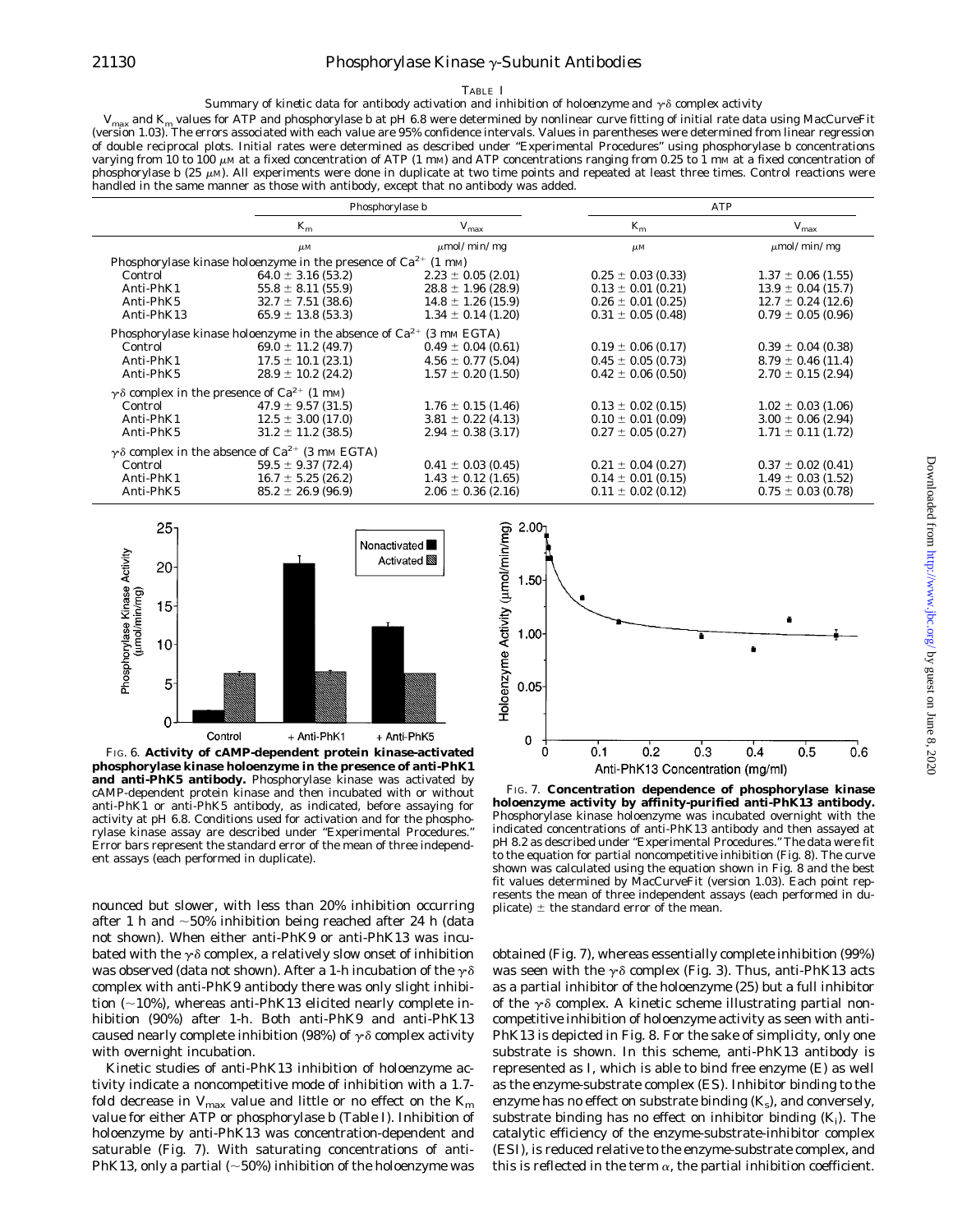

FIG. 8. **Kinetic scheme and equation for partial noncompetitive inhibition of phosphorylase kinase holoenzyme activity by anti-PhK13 antibody.** [*S*] is the concentration of phosphorylase  $b$ ;  $K$ is the Michaelis constant for phosphorylase *b*;  $v/V_{\text{max}}$  is the fractional activity;  $[I]$  is the concentration of anti-PhK13 antibody;  $K_i$  is the inhibition constant (in mg/ml); and  $\alpha$  is the partial inhibition coefficient. For the sake of simplicity and because anti-PhK13 had no effect on the  $K<sub>m</sub>$  for ATP, the kinetic scheme and equation do not include the substrate, ATP. The values for  $\alpha$  and  $K_i$  were determined by nonlinear curve fitting of the data in Fig. 7 using MacCurveFit (version 1.03).

In the case of pure noncompetitive inhibition,  $\alpha = 0$ . Estimates of  $\alpha$  (0.589  $\pm$  0.028) and *K<sub>i</sub>* (0.035  $\pm$  0.014 mg/ml) were determined for anti-PhK13 from nonlinear least squares curve fitting of the data in Fig. 7 using the equation shown in Fig. 8. The curve calculated using these best fit values is plotted in Fig. 7.

Because it has recently been shown that the pseudosubstrate/autoinhibitory domain of the  $\gamma$ -subunit is rather extensive and involves the regions corresponding to both PhK5 and PhK13 (6, 10), it was important to determine whether using a minimal length phosphate-acceptor substrate might have any effect on antibody-induced activation or inhibition. Fig. 9 shows the results of assays performed in the presence of anti-PhK1, anti-PhK5, and anti-PhK13 using a tetradecapeptide peptide substrate corresponding to the phosphorylation site of phosphorylase *b* in comparison with phosphorylase *b* as substrate. There was no difference in the activation or inhibition observed between the two substrates, using either phosphorylase kinase holoenzyme or the  $\gamma \delta$  complex, with regard to any of the three antibodies examined.

#### DISCUSSION

The purpose of this study was to characterize monospecific antibodies raised against peptides spanning the regulatory domain of the  $\gamma$ -subunit of phosphorylase kinase to determine whether any of these antibodies might have an effect on the biochemical properties of the enzyme. Antipeptide antibodies have previously been used to identify important functional domains in other protein kinases by characterizing the effects of antibody binding on enzyme activation and inhibition (12– 17). Antibodies capable of activating or inhibiting phosphorylase kinase have also been raised using native phosphorylase kinase holoenzyme and denatured subunits of phosphorylase kinase as antigens (26 –28). However, most of the epitopes of these antiphosphorylase kinase antibodies have not been precisely localized, so that it is difficult to interpret the effects of these antibodies in terms of their binding to specific structural elements within the holoenzyme. In the present study, the effects of each antibody on enzymatic activity can be interpreted in terms of that antibody's binding to a specific region on the regulatory domain of the  $\gamma$ -subunit, since the antibody's epitope is defined by the peptide antigen used in raising it.

Because of the complex subunit structure and enzymology of phosphorylase kinase, the effects of each regulatory domain antibody were determined using two different catalytic forms of



FIG. 9. **Antibody activation and inhibition of phosphorylase kinase holoenzyme and**  $\gamma \delta$  complex with phosphorylase *b* or **synthetic peptide substrate.** Phosphorylase kinase (*A*) or the  $\gamma \delta$ complex (*B*) was assayed at pH 8.2 following incubation with anti-PhK1, anti-PhK5, or anti-PhK13 antibody and using either phosphorylase *b* (*filled bars*) or peptide substrate (*open bars*) in the presence or absence of  $Ca^{2+}$  as indicated. Conditions of the assay are described under "Experimental Procedures." *Error bars* represent the standard error of the mean of three independent assays (each performed in duplicate).

the enzyme, the holoenzyme and the  $\gamma \delta$  complex. The former catalytic form contains a full complement of subunits, whereas the latter catalytic form lacks the regulatory  $\alpha$ - and  $\beta$ -subunits. All of the  $\gamma$ -subunit regulatory domain antipeptide antibodies were found to have some sort of effect on the enzymatic activity of phosphorylase kinase, with the C-terminal regulatory domain antibodies (anti-PhK1 and anti-PhK5) stimulating activity and the antibodies raised against the N-terminal region of the regulatory domain (anti-PhK9 and anti-PhK13) being inhibitory.

The activating effects of the two antibodies specific for the C terminus of the regulatory domain of the  $\gamma$ -subunit, anti-PhK1 and anti-PhK5, were qualitatively the same in nearly every respect. Both were able to stimulate the activity of holoenzyme and  $\gamma \delta$  complex in the presence and absence of Ca<sup>2+</sup> (Figs. 2) and 3), with anti-PhK1 consistently having the greater effect. Calcium ion was required for maximal antibody activation with both antibodies, regardless of which enzymatic form of phosphorylase kinase was used. In the absence of  $Ca^{2+}$ , both antibodies were able to stimulate enzymatic activity to levels comparable with that seen with  $Ca^{2+}$  in the absence of antibody. These data suggest that anti-PhK1 and anti-PhK5 affect the activity of phosphorylase kinase through a similar mechanism that involves a conformational change within the regulatory domain of the  $\gamma$ -subunit. Since the region corresponding to PhK5 is thought to serve as a calmodulin-binding subdomain (9) and as a pseudosubstrate/autoinhibitory subdomain (6, 10),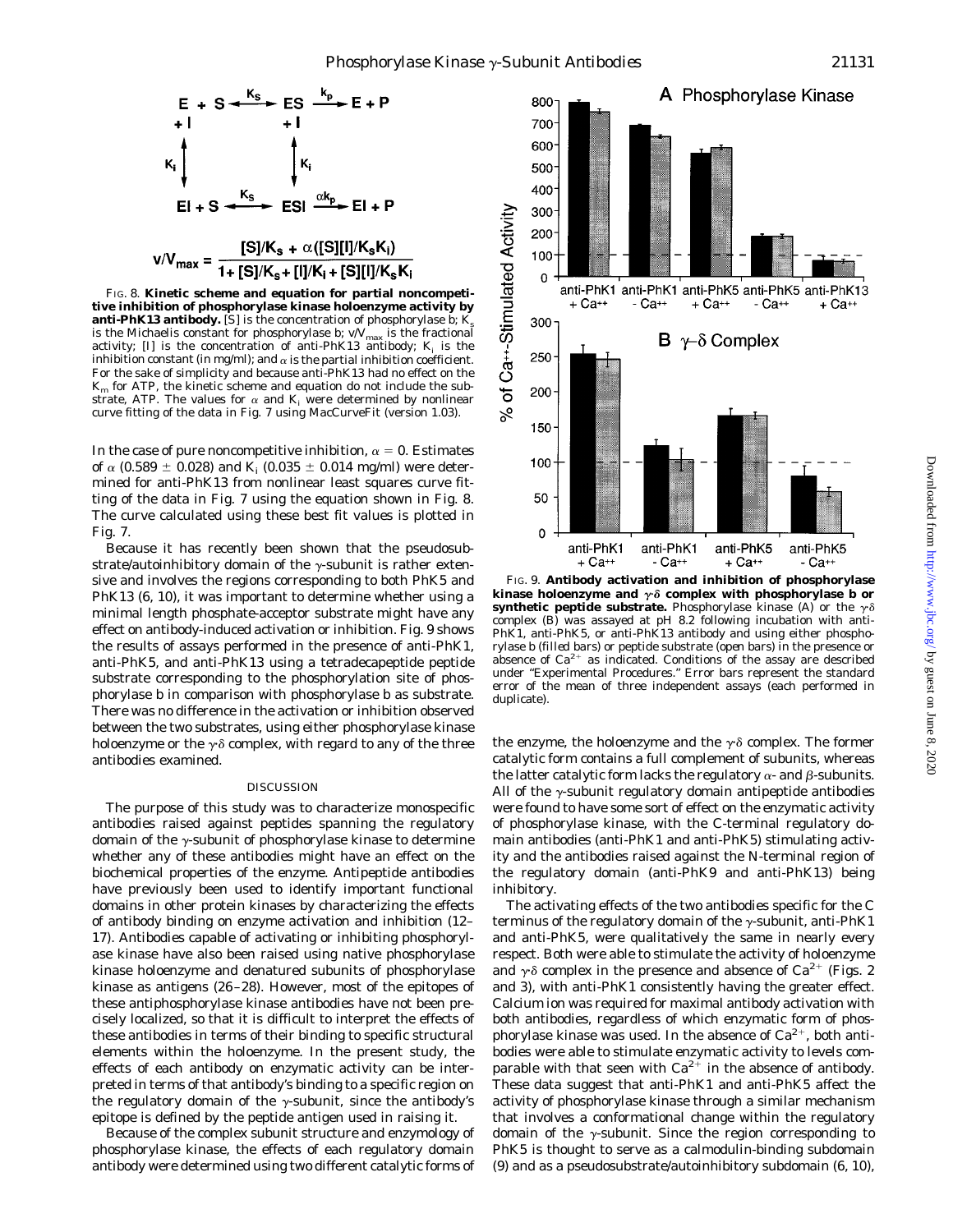it seems likely that antibody-induced structural changes that overcome the inhibitory capacity of the PhK5 region are responsible for activating phosphorylase kinase. Interestingly, the region corresponding to PhK1 appears to have no measurable calmodulin-binding activity or pseudosubstrate-like activity (9, 10). However, it is not difficult to imagine that anti-PhK1 binding to the  $\gamma$ -subunit might be capable of inducing structural changes in the proximal PhK5 region (cf. Fig. 1). The greater effects of anti-PhK1 compared with anti-PhK5 are difficult to explain except that perhaps anti-PhK1 binding induces larger structural changes in the regulatory domain than the binding of anti-PhK5. The effects of anti-PhK1 and anti-PhK5 on catalytic activity were predominantly or entirely through an effect on  $V_{\text{max}}$ , although some rate-enhancing effects on the  $K_m$ for phosphorylase *b* were also seen with anti-PhK1, particularly with the  $\gamma \delta$  complex (Table I). These results are consistent with the data of Newsholme and Walsh (29), which showed that activation of phosphorylase kinase at pH 6.8 by  $Ca^{2+}$  and by phosphorylation of the  $\alpha$ - and  $\beta$ -subunits was predominantly due to changes in  $V_{\text{max}}$ . It is interesting to note that Jennissen *et al.* (28) also observed activation of the holoenzyme through a  $V_{\text{max}}$  mechanism with antibodies raised against purified  $\gamma$ - and  $\beta$ -subunits of phosphorylase kinase. The epitopes of these polyclonal antibodies were not determined.

The degree to which the C-terminal region of the  $\gamma$ -subunit regulatory domain ( $\gamma$ 342–386) interacts with the  $\alpha$ - and  $\beta$ -subunits can be inferred from differences in activation seen between the holoenzyme and the  $\gamma\delta$  complex and the effects of  $\alpha$ and  $\beta$ -subunit phosphorylation on antibody-induced activation. The most obvious difference between antibody-induced activation of holoenzyme *versus*  $\gamma \delta$  complex is that the magnitude of activation observed with holoenzyme is generally severalfold greater than that seen with the  $\gamma\delta$  complex (Table I). One possibility for this difference is that in the nonactivated holoenzyme, the  $\alpha$ - and  $\beta$ -subunits are acting to suppress activity and that anti-PhK1 and anti-PhK5 relieve this supression. Indeed, it is generally thought that the  $\alpha$ - and  $\beta$ -subunits are inhibitory, since their dissociation, phosphorylation, or proteolysis results in enzyme activation (reviewed in Ref. 1). Phosphorylation of the  $\alpha$ - and  $\beta$ -subunits by incubation with cAMP-dependent protein kinase and MgATP effectively blocked antibody-induced activation (Fig. 6), providing additional evidence that the regions corresponding to PhK1 and PhK5 are involved in  $\alpha$ - and/or  $\beta$ -subunit regulation of holoenzyme activity. The mechanism by which phosphorylation inhibits antibody-induced activation is presently unknown, but there are two likely possibilities. The first is that phosphorylation prevents the antibodies from binding to the  $\gamma$ -subunit regulatory domain. The second is that prior phosphorylation of the  $\alpha$ - and/or  $\beta$ -subunit locks the  $\gamma$ -subunit regulatory domain into a conformation that cannot be altered by antibody binding. Studies are presently underway to distinguish these two possibilities, but regardless of the mechanism involved, these data suggest a tight coupling of structural changes in the  $\alpha$ - and/or  $\beta$ -subunits to structural changes in the C-terminal 45 residues of the  $\nu$ -subunit.

The activation of phosphorylase kinase by anti-PhK1 appears to require antibody with intact Fc domains based on studies using Fab fragments of this antibody (Fig. 4). Neither the holoenzyme nor the  $\gamma \delta$  complex were activated by anti-PhK1 Fab fragments, even though the Fab fragments were able to bind both phosphorylase kinase and the  $\gamma \delta$  complex as shown by a sandwich ELISA (Fig. 5). These data suggest that binding of the second arm of an antibody molecule to an adjacent  $\gamma$ -subunit regulatory domain is required for activation. Thus, antibody-induced activation may be a consequence of both arms of an intact antibody molecule simultaneously binding to the enzyme, which then imparts a leveraging action to the  $\gamma$ -subunit regulatory domain. It is interesting to consider whether some sort of mechanical activation such as this might be an important but heretofore unrecognized mechanism for activating muscle phosphorylase kinase in response to contractile activity. Based on the effects of anti-PhK1 and anti-PhK5 reported here, mechanical activation could be superimposed on  $Ca^{2+}$ -induced activation, would be relatively independent of cellular pH, and would be blocked by phosphorylation of the enzyme. We are currently designing experiments to test whether mechanical activation might represent an important physiological means of regulating phosphorylase kinase activity in muscle. It is not clear why intact antibody should also be required for activation of the  $\gamma \delta$  complex (Fig. 4), since this complex is thought to exist as a simple heterodimer (30). One possibility is that antibody binding might facilitate the formation of a  $(\gamma \delta)$ , or  $(\gamma \delta)$  complex that is then activated by antibody as in the holoenzyme complex.

In contrast to the activating effects of anti-PhK1 and anti-PhK5, the antibodies raised against the N terminus of the  $\gamma$ -subunit regulatory domain exhibited inhibitory effects on phosphorylase kinase activity. The effects of anti-PhK9 were very weak with regard to inhibition of the holoenzyme and the  $\gamma$  $\delta$  complex (Figs. 2 and 3), although overnight incubation of anti-PhK9 with the  $\gamma\delta$  complex elicited essentially complete inhibition (data not shown). The antibody to PhK13 could only partially inhibit the activity of the holoenzyme (Figs. 1, 3, and 5) but was able to completely inhibit the activity of the  $\gamma\delta$ complex (Figs. 2 and 5). The differences in inhibition with respect to phosphorylase kinase holoenzyme and the  $\gamma\delta$  complex are most likely due to the presence of the  $\alpha$ - and  $\beta$ -subunits in the holoenzyme, which may interfere with the ability of these antibodies to elicit complete inhibition.

There are at least two mechanisms by which anti-PhK9 and anti-PhK13 might inhibit the activity of phosphorylase kinase. The first possibility is that these antibodies might trap the regulatory domain in a conformational state that prevents activation. This seems a likely possibility, since PhK13 is thought to function as both a calmodulin-binding subdomain (9) and as an autoinhibitory/pseudosubstrate subdomain (10). Moreover, this mechanism of antibody-induced inhibition has previously been shown to operate in the case of tryptophan synthase, where an antibody to the  $\beta_2$ -subunit prevented or restricted molecular movements associated with substrate binding during the catalytic cycle (31). An alternative explanation for inhibition by anti-PhK9 and anti-PhK13 is that antibody binding to the N-terminal region of the regulatory domain causes steric hindrance of the catalytic site. Kinetic analysis of anti-PhK13 inhibition should make it possible to distinguish between these two alternative mechanisms. Steric hindrance would be expected to result in a change in  $K<sub>m</sub>$  for phosphorylase *b*, whereas a mechanism involving restriction of conformational changes would be predicted to cause a reduction in  $V_{\text{max}}$ . The kinetic data obtained for anti-PhK13 (Table I) are consistent with this antibody acting through a mechanism that restricts conformational changes in the regulatory domain, since anti-PhK13 acted as a noncompetitive inhibitor of phosphorylase kinase activity. If the mechanism of inhibition by anti-PhK13 were to involve steric hindrance of the protein substrate, then the use of a smaller phosphate-acceptor substrate might at least partially alleviate the inhibitory effects of the antibody. However, the use of a tetradecapeptide phosphate-acceptor substrate instead of phosphorylase *b* had no effect on the efficacy of anti-PhK13 with regard to either holoenzyme or  $\gamma \delta$  inhibition (Fig. 6). This adds further support to the idea that anti-PhK13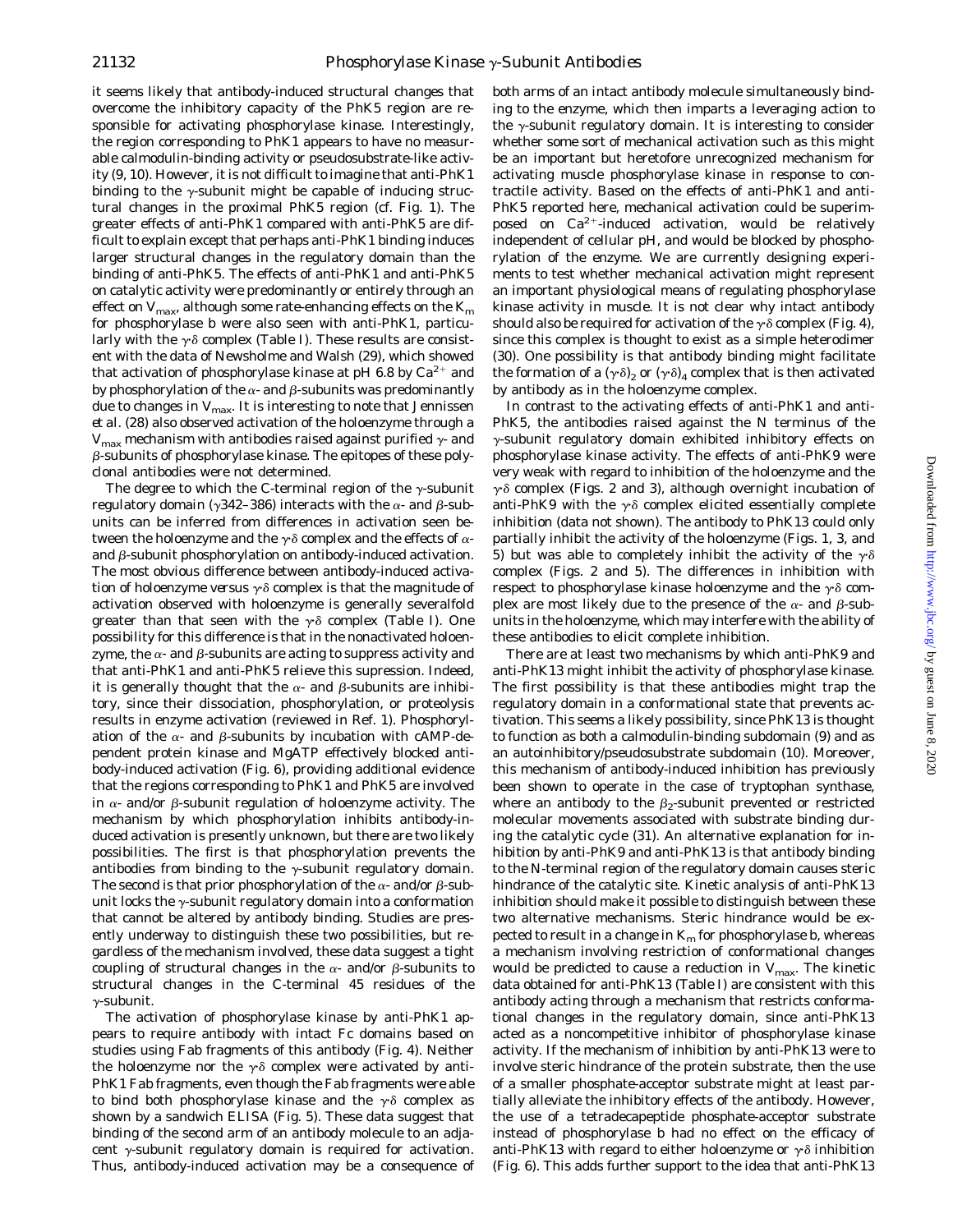acts by preventing conformational changes in the  $\gamma$ -subunit regulatory domain important for full catalytic efficiency. It is worth noting that a  $\gamma$ -subunit monoclonal antibody whose epitope has been identified as being just N-terminal to PhK13 (residues 277–290) activates the holoenzyme approximately 2-fold at pH 6.8 (32).<sup>2</sup> This region of the  $\gamma$ -subunit is thought to be a linker region between the catalytic and regulatory domains. The kinetic mechanism of the activation by this antibody is not yet known, but it is interesting that it binds closely to where anti-PhK13 binds but elicits an opposite effect on activity.

Experiments comparing the effect of incubation time on antibody-induced activation and inhibition (data not shown) suggest that certain conformational states in phosphorylase kinase are relatively slow to form. In the case of anti-PhK5, significantly greater activation of the holoenzyme was observed after 24 h of incubation with the antibody than after a 1-h incubation. This effect appeared to be dependent upon the presence of the  $\alpha$ - and/or  $\beta$ -subunits, since no such time-dependent effect was observed for anti-PhK5 with the  $\gamma\delta$  complex. Proteolysis of the  $\alpha$ - and/or  $\beta$ -subunits is known to result in activation of the holoenzyme (reviewed in Ref. 1), but this is unlikely to be the mechanism for slow activation with anti-PhK5, since no significant time-dependent activation was seen with the control incubation or with the other antibodies. Moreover, inhibition of holoenzyme by anti-PhK13 was also markedly time-dependent, as was inhibition of the  $\gamma \delta$  complex by anti-PhK9. The slow rates of activation and inhibition noted above are unlikely to be due to diffusional effects, since an equilibrium between bound and free antibody should be reached in well under an hour with the concentrations of antibody and enzyme used in the incubations. The fact that different time-dependent effects were observed with different forms of phosphorylase kinase also argues against slow diffusional effects being the reason for slow activation or inhibition. One possible mechanism to explain the delayed effects of antibody on catalytic activity is that the enzyme may need to undergo a slow conformational change before antibody can bind. Another possibility is that the enzyme undergoes a slow conformational change after antibody is bound. A third possibility is that slowacting antibodies are only able to bind to a very infrequent or low probability conformational state in a highly mobile region of the enzyme. At present, we are unable to distinguish among these several mechanisms. However, because gradual changes in phosphorylase kinase catalytic activity could have important physiological consequences, it will be important to characterize the underlying mechanisms in future studies and to determine whether they are operative *in situ*.

*Acknowledgments—*We acknowledge Theresa Honeycutt and Bahareh Patrick for technical expertise in the synthesis and purification of peptides used in these studies, Hsu-kun Wang for assistance in preparing the Fab fragments of anti-PhK1, and James N. Herron for advice in purifying antibodies and for the use of facilities in his laboratory to

*Note Added in Proof*—It has come to our attention that the idea for the possibility of the mechanical activation of phosphorylase kinase linked to muscle contraction has been independently proposed by Dr. Gerald M. Carlson and co-workers of the University of Tennessee, Memphis based on structural studies that localized a region of the enzyme's inhibitory  $\beta$ -subunits to near the contact points between dimers in the tetrahedral dimer of dimers, which describes the holoenzyme. It was hypothesized that slight mechanical rotation of the lobes could activate the enzyme by mimicking the structural changes that typically occur when tetrahedral dimers of dimers undergo T to R transitions in response to ligands.

#### REFERENCES

- 1. Pickett-Gies, C. A., and Walsh, D. A. (1986) in *The Enzymes* (Boyer, P. D., and Krebs, E. G., eds) Vol. XVII, pp. 395– 459, Academic Press, Inc., Orlando, FL
- 2. Reimann, E. M., Titani, K., Ericsson, L. H., Wade, R. D., Fischer, E. H., and Walsh, K. A. (1984) *Biochemistry* **23,** 4185– 4192
- 3. Cohen, P., Burchell, A., Foulkes, J. G., Cohen, P. T. W., Vanaman, T. C., and Nairn, A. (1978) *FEBS Lett.* **92,** 287–293
- 4. Owen, D. J., Noble, M. E. M., Garman, E. F., Papageorgiou, A. C., and Johnson, L. N. (1995) *Structure* **3,** 467– 482
- 5. Harris, W. R., Malencik, D. A., Johnson, C. M., Carr, S. A., Roberts, G. D., Byles, C. A., Anderson, S. R., Heilmeyer, L. M. G., Jr., Fischer, E. H., and Crabb, J. W. (1990) *J. Biol. Chem.* **265,** 11740 –11745
- 6. Huang, C.-Y. F., Yuan, C.-J., Blumenthal, D. K., and Graves, D. J. (1995) *J. Biol. Chem.* **270,** 7183–7188
- 7. Huang, C.-Y. F., Yuan, C.-J., Livanova, N. B., and Graves, D. J. (1993) *Mol. Cell. Biochem.* **127/128,** 7–18
- 8. Cox, S., and Johnson, L. N. (1992) *Protein Eng.* **5,** 811– 819
- 9. Dasgupta, M., Honeycutt, T., and Blumenthal, D. K. (1989) *J. Biol. Chem.* **264,** 17156 –17163
- 10. Dasgupta, M., and Blumenthal, D. K. (1995) *J. Biol. Chem.* **270,** 22283–22289 11. Trewhella, J., Blumenthal, D. K., Rokop, S. E., and Seeger, P. A. (1990) *Biochemistry* **29,** 9316 –9324
- 12. Nunnally, M. H., Blumenthal, D. K., Krebs, E. G., and Stull, J. T. (1987) *Biochemistry* **26,** 5885–5890
- 13. Makowske, M., and Rosen, O. M. (1989) *J. Biol. Chem.* **264,** 16155–16159
- 14. Charlton, L. A., Sanghera, J. S., Clark-Lewis, I., and Pelech, S. L. (1992) *J. Biol. Chem.* **267,** 8840 – 8845
- 15. Herrera, R., Petruzzelli, L. M., and Rosen, O. M. (1986) *J. Biol. Chem.* **261,** 2489 –2491
- 16. Kaliman, P., Baron, V., Gautier, N., and Van Obberghen, E. (1992) *J. Biol. Chem.* **267,** 10645–10651
- 17. Palczewski, K., Buczyłko, J., Lebioda, L., Crabb, J. W., and Polans, A. S. (1993) *J. Biol. Chem.* **268,** 6004 – 6013
- 18. Cohen, P. (1973) *Eur. J. Biochem.* **34,** 1–14
- 19. Fischer, E. H., and Krebs, E. G. (1962) *Methods Enzymol.* **55,** 369 –373 20. Kastenschmidt, L. L., Kastenschmidt, J., and Helmreich, E. (1968) *Biochemistry* **17,** 3590 –3608
- 21. Crabb, J. W., and Heilmeyer, L. M. G., Jr. (1984) *J. Biol. Chem.* **259,**
- 6346 6350 22. Kee, S. M., and Graves, D. J. (1986) *J. Biol. Chem.* **261,** 4732– 4737
- 23. Fasman, G. D. (ed) (1989) *Practical Handbook of Biochemistry and Molecular Biology*, CRC Press, Inc., Boca Raton, FL
- 24. Gibson, A. L., Herron, J. N., He, X.-M., Patrick, V. A., Mason, M. L., Lin, J.-N., Kranz, D. M., Voss, E. W. J., and Edmundson, A. B. (1988) *Proteins Struct. Funct. Genet.* **3,** 155–160
- 25. Segel, I. H. (1975) *Enzyme Kinetics*, pp. 166 –169, John Wiley & Sons, Inc., New York
- 26. Wilkinson, D. A., Norcum, M. T., Fitzgerald, T. J., Marion, T. N., and Carlson, G. M. (1994) *FASEB J.* **8,** 1225 (abstr.)
- 27. Hessová, Z., Thieleczek, R., Varsányi, M., Falkenberg, F. W., and Heilmeyer, L. M. G. J. (1985) *J. Biol. Chem.* **260,** 10111–10117
- 28. Jennissen, H. P., Petersen-Von Gehr, J. K. H., and Botzet, G. (1985) *Eur. J. Biochem.* **147,** 619 – 630
- 29. Newsholme, P., and Walsh, D. A. (1992) *Biochem. J.* **283,** 845– 848
- 30. Chan, K.-F. J., and Graves, D. J. (1982) *J. Biol. Chem.* **257,** 5939 –5947
- 31. Goldberg, M. (1991) *Trends Biochem. Sci.* **16,** 358 –362
- 32. Wilkinson, D. A. (1993) *Immunochemical Studies of the Structure and Function of Phosphorylase Kinase.* Ph.D. dissertation, University of Tennessee,

<sup>&</sup>lt;sup>2</sup> G. M. Carlson, personal communication. The same of the Memphis Memphis